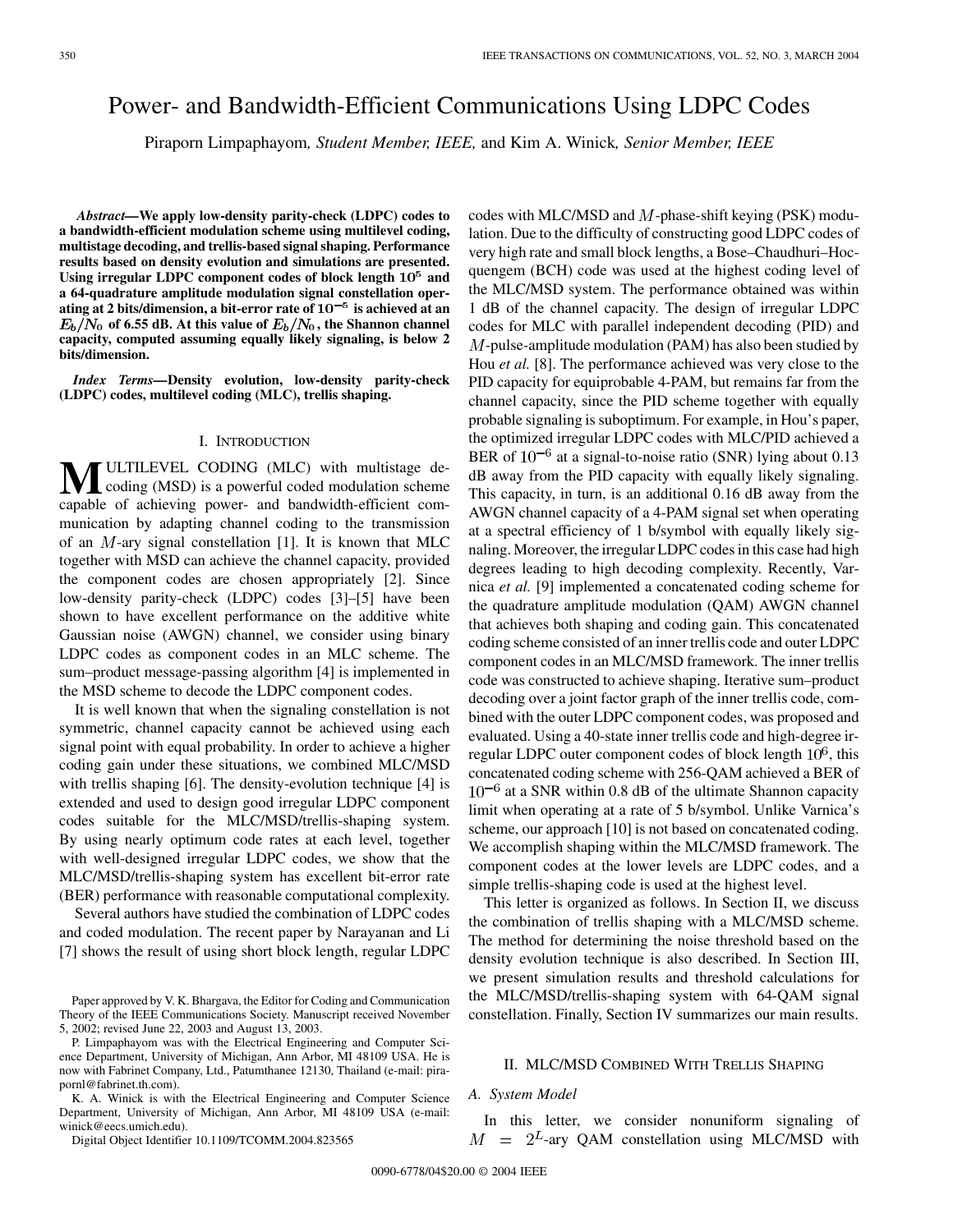

Fig. 1. Combination of MLC/MSD and trellis shaping.

 $L$  coding levels. In addition, nonuniform signaling is implemented by using a trellis-shaping scheme at the highest coding level,  $L - 1$ . The principle of trellis shaping is to select the symbols of a QAM constellation with nonequal probability, i.e., the symbol points of lower energy are chosen with higher probabilities than those associated with higher energy signal points. Fig. 1 illustrates the combination of MLC/MSD and trellis shaping. The channel output y is given by  $y = a + n$ , where *n* is zero-mean Gaussian noise of standard deviation  $\sigma$ . Thus, this is a model of an AWGN channel with a matched-filter receiver and a one-dimensional signaling constellation.

First, we note that the lower  $L-1$  levels are coded using LDPC codes of block length  $N$ , as in the case of no shaping. Shaping is only implemented at the highest level where no errorcorrecting code is applied. Below, we discuss the shaping operation.

A convolutional shaping code  $C_s$  can be specified by a  $K_s \times N_s$  generator matrix  $G_s$  or by an  $(N_s - K_s) \times N_s$ parity-check matrix  $H_s$ , where  $G_s H_s^T = 0$  and the elements of these matrices are polynomials. Let  $(H_s^{-1})^T$  denote an  $(N_s - K_s) \times N_s$  left inverse of  $H_s^T$ , i.e.,  $(H_s^{-1})^T(H_s^T) = I$ , where I is the  $(N_s - K_s) \times (N_s - K_s)$  identity matrix. If  $\mathbf{s} = \mathbf{e}H_s^T$  is the syndrome sequence associated with some error sequence e, then  $e = s(H_s^{-1})^T \oplus c$  for some codeword  $\mathbf{c} \in C_s$ . Therefore, the syndrome s specifies one of the cosets,  $C_s \oplus e$ , of the convolutional code. In the jth encoding time interval,  $(H_s^{-1})^T$  is used to generate  $N_s$  bits e from  $N_s - K_s$ information bits,  $\mathbf{u}_{L-1}$ , using  $\mathbf{e} = \mathbf{u}_{L-1}(H_s^{-1})^T$ . The bit sequence,  $x_{L-1}$ , is given by  $x_{L-1} = e \oplus c$ , where  $c \in C_s$ . The choice of c, given LDPC codewords at lower levels,  $x_0, x_1, \ldots, x_{L-2}$ , and the bit sequence e, will determine the energy of the transmitted symbol sequence a. The Viterbi algorithm is used to search the paths through the convolutional code trellis in order to find the path and the corresponding codeword  $c$ , which minimizes the energy of the transmitted symbol sequence. This is accomplished by assigning to each branch in the convolutional code trellis a metric proportional to the energy of the corresponding transmitted symbol. The corresponding information bit sequence  $u_{L-1}$  can always be recovered from the bit sequence  $x_{L-1}$ , since  $u_{L-1} = x_{L-1}H_s^T$ for every choice of  $c \in C_s$ . Thus, in addition to inducing a nonuniform probability distribution onto the signal constellation, the shaping code conveys information with a code rate of  $R_s = 1 - K_s/N_s$  information bits per shaped bit.

At the receiver side, the LDPC decoder (sum–product decoder) at each level  $i, i \in \{0, 1, ..., L - 2\}$ , uses the received signal  $y$ , the information provided by the lower



Fig. 2. MLC/MSD/trellis-shaping system with i.i.d. channel adapters on each of the equivalent binary-input channels.

levels to estimate the transmitted codeword at level  $i, \mathbf{x}_i$ , and the corresponding information sequence for that level,  $u_i$ . At the highest level,  $L - 1$ , a maximum *a posteriori* (MAP) estimate of the shaped bit,  $\hat{x}_{L-1}$ , is made by computing the bit  $w$ , which maximizes the probability  $P(x_{L-1} = w | x_0 = \hat{x}_0, x_1 = \hat{x}_1, \dots, x_{L-2} = \hat{x}_{L-2}, y).$ The estimated information bit sequence  $\hat{u}_{L-1}$  can now be reconstructed by performing the operation  $\hat{\mathbf{u}}_{L-1} = \hat{\mathbf{x}}_{L-1} H_s^T$ . Even if there are occasional errors in  $\hat{x}_{L-1}$ , this will only cause limited error propagation in the estimated information sequence  $\hat{u}_{L-1}$ , since  $H_s^T$  can always be chosen to be feedback free. Finally, it is important to note that since shaping induces a nonuniform distribution on the frequency of use of the signal points, prior probabilities for each signal point have to be taken into account in the sum–product decoding algorithm.

# *B. Threshold Calculation*

Due to the asymmetry of a QAM signal set, the  $ith$ ,  $i \in \{0, 1, \ldots, L-2\}$ , binary-input component channel is not output symmetric [[4\]](#page-4-0), and thus, we cannot assume that the decoder errors are in the same positions, regardless of which codeword is transmitted. Therefore, when implementing the density evolution technique to determine the threshold, it is not valid to assume that the all-zero codeword is transmitted at each level. A recent paper by Hou *et al.* [\[8](#page-4-0)] developed a method to approximate the threshold of an LDPC code at each level used in an MLC/PID scheme with Gray mapping. The key idea was the introduction of "i.i.d. channel adapters," which symmetrize the equivalent binary-input component channels. We apply this method to the case of an MLC/MSD/trellis-shaping scheme with mapping by set partitioning [[11\]](#page-4-0).

Fig. 2 shows MLC/MSD combined with trellis shaping and i.i.d. channel adapters on each of the equivalent binary-input component channels. Each i.i.d. channel adapter has three parts: an i.i.d. source; a modulo-2 adder; and a multiplier. An i.i.d. source generates i.i.d. random variables  $t_i \in \{0,1\}$ ,  $i \in \{0,1,\ldots,L-2\}$  with  $P(t_i = 0) = P(t_i = 1) = 1/2$ . A modulo-2 adder adds the LDPC-coded bit  $x_i$  and the random number  $t_i$  to get  $d_i = x_i \oplus t_i$ . The multiplier performs the following operation:  $\tilde{q}_0^i = q_0^i \cdot (1 - 2t_i)$ , where  $q_0^i$  is the log *a posteriori* probability ratio (LAPPR) from the channel output at coding level  $i$ . The new equivalent binary-input component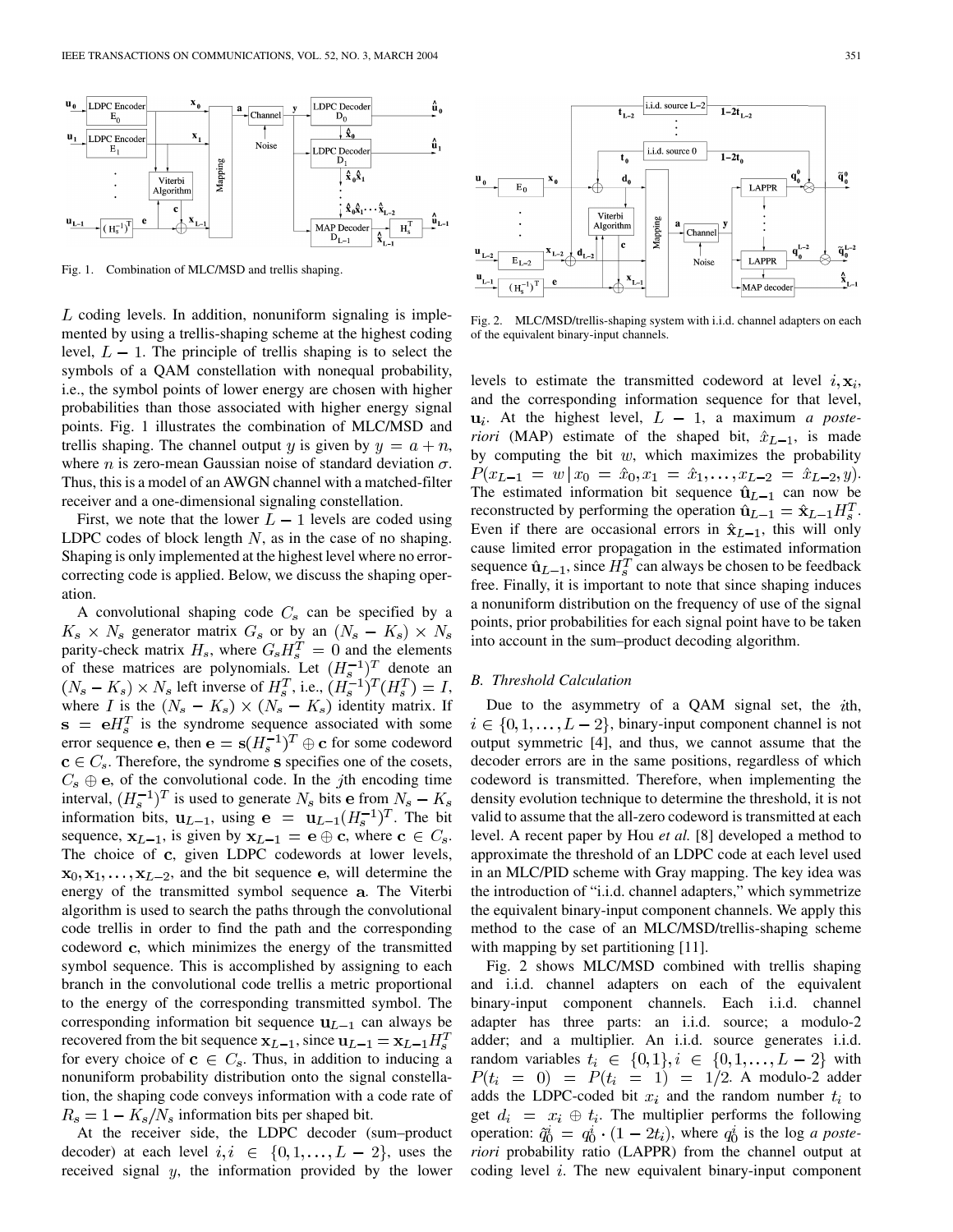channel satisfies the required symmetry condition given by  $p(\tilde{Q}_0^i = \tilde{q}_0^i | X_i = 0) = p(\tilde{Q}_0^i = -\tilde{q}_0^i | X_i = 1)$  as verified in [\[8](#page-4-0)], and hence, it can be assumed that the all-zero codeword is transmitted when evaluating system performance [[4\]](#page-4-0).

The initial message density at the  $i$ th coding level when using an i.i.d. channel adapter, i.e., the probability density function (pdf) of  $\tilde{q}_0^i$ , can be determined as follows. First, we note that the initial message,  $q_0^i$ , without using an i.i.d. channel adapter for coding level  $i$  is given by

$$
q_0^i = \ln\left(\frac{\sum_{a \in \mathcal{I}} f(y \mid a) P(a)}{\sum_{a \in \mathcal{I}'} f(y \mid a) P(a)}\right) \tag{1}
$$

where  $f(y | a)$  denotes the channel transition pdf for receiving y given that signal  $\alpha$  was transmitted, the set  $\mathcal I$  is the set of signals at the partitioning level  $i$  that correspond to the coded bit 0, and the set  $\mathcal{I}'$  denotes the set corresponding to the coded bit 1. After using the i.i.d. channel adapters, the initial message becomes  $\tilde{q}_0^i = q_0^i$  if  $t_i = 0$ , and  $\tilde{q}_0^i = -q_0^i$  if  $t_i = 1$ . Therefore, the initial message density is given by

$$
p\left(\tilde{Q}_0^i = \tilde{q}_0^i\right) = \sum_{a \in \mathcal{I}} p\left(Q_0^i = \tilde{q}_0^i \mid a\right) P(a) + \sum_{a \in \mathcal{I}'} p\left(Q_0^i = -\tilde{q}_0^i \mid a\right) P(a). \quad (2)
$$

In summary, we assume first that the signals from an  $M$ -ary amplitude-shift keying (ASK) signal set with the average signal energy  $E_s$  are transmitted over the AWGN channel using an MLC/MSD/trellis-shaping scheme. For each coding level  $i, i \in$  $\{0, 1, \ldots, L-2\}$ , we fix the noise standard deviation at  $\sigma_i$ , corresponding to the SNR per symbol  $E_s/N_0 = E_s/2\sigma_i^2$ . The density evolution is then run with an input message distribution generated numerically, as described by (2). The algorithm is run iteratively until the error probability obtained from density evolution either approaches zero (practically reaches a very small value, we used  $10^{-6}$ ), or the number of iterations exceeds the preset value (e.g., 1000). The maximum value of the noise standard deviation at level  $i$  such that the error probability approaches zero is the noise threshold,  $\sigma_i^*$ . Since the last level of the MLC/MSD/trellis-shaping scheme contains no LDPC code, an upper bound on a BER at this level needs to be derived as a function of the noise standard deviation  $\sigma$  of the AWGN channel. From this bound, described in Section III, we can find the value of  $\sigma$  such that the BER at this last level is guaranteed to be very small, say  $10^{-6}$ . This  $\sigma$  is then used as the threshold for the last level, and is denoted by  $\sigma_{L-1}^*$ . The threshold of the overall MLC/MSD/trellis-shaping system using LDPC codes and the sum–product decoding algorithm is given by

$$
\sigma^* = \min_{0 \le i \le L-1} \sigma_i^*.
$$
 (3)

This condition guarantees that at the noise standard deviation  $\sigma^*$ , the probability of decoding error for each level is very small. As a result, the probability of decoding error for the MLC/MSD/trellis-shaping system is very small at this noise standard deviation, as well.



Fig. 3. Mapping by set partitioning of an 8-ASK signal set, assuming  $A =$  $\{\pm 1, \pm 3, \pm 5, \pm 7\}.$ 

# III. SIMULATION RESULTS

In order to determine the optimal rate assignment for each LDPC component code based on the equivalent channel capacity rule, the probabilities associated with each signal point need to be known [\[2](#page-4-0)]. Even though these probabilities can be determined by using the Blahut–Arimoto algorithm [\[12](#page-4-0)], [\[13](#page-4-0)], this method involves extensive calculations. Hence, for simplicity, we have chosen the probability distribution  $P(a)$  to be Gaussian, which is nearly optimum. Thus

$$
P(a) = K(\gamma)e^{-\gamma|a|^2} \tag{4}
$$

where  $K(\gamma)$  is the normalizing factor, and the choice of  $\gamma \geq$ provides a tradeoff between the average power of the signal set and its entropy,  $H(A)$ . The optimum  $\gamma$ , called  $\gamma^*$ , is the one that minimizes the gap between the Shannon capacity limit and the  $E_b/N_0$  required to achieve reliable communication with input signals distributed with this Gaussian distribution. With this value of  $\gamma^*$ , the capacities of the equivalent channels can be determined. The assignment of rates for each level, therefore, follows directly from the equivalent channel capacity rule given in [\[2](#page-4-0)].

Simulations were performed for an MLC 8-ary ASK constellation combined with trellis shaping when used over the AWGN channel. The labeling of the 8-ASK constellation was based on Ungerboeck's partition rule (mapping by set partitioning) and is shown in Fig. 3. As indicated in [\[2](#page-4-0)], in order to approach capacity when shaping is implemented, nominally 1 bit of redundancy per dimension is required. Thus, we consider a total rate  $R = 2.0$  b/dimension (dim) for this 8-ary ASK signaling constellation. At the rate of 2.0 b/dim, we find that the value  $\gamma^* = 0.05$  minimizes the gap from capacity. The corresponding entropy of the signal set is  $H(A) = 2.63$ . Using this  $\gamma^*$  in (4), we get the probability of each signal point, which can then be used to calculate the equivalent channel capacities. The optimum rates in bits/channel use for each level are found to be  $R^0 = 0.38, R^1 = 0.96$ , and  $R^2 = 0.66$ . Note that, in general, for MLC/MSD without shaping,  $R^0 \le R^1 \le R^2$ . With shaping,  $R^2$  is reduced to accommodate the shaping operation. LDPC codes are used for the first two levels, and the rate for the last level suggests the use of a shaping convolutional code of rate 1/3. Therefore,  $R_s = 1 - 1/3 = 2/3$ . In all of our simulations, we have used a convolutional code of rate  $1/3$  and constraint length 5 with the generator matrix  $G_s = (25, 33, 37)_{8}$ .

Fig. 4 shows our simulation results obtained for MLC/MSD with LDPC component codes for a 64-QAM constellation, based on two 8-ASK component constellations. The dashed lines correspond to the result of using LDPC codes of block length  $10<sup>4</sup>$ , whereas the solid lines correspond to codes of block length  $10^5$ . The right-most dashed curve is the simulation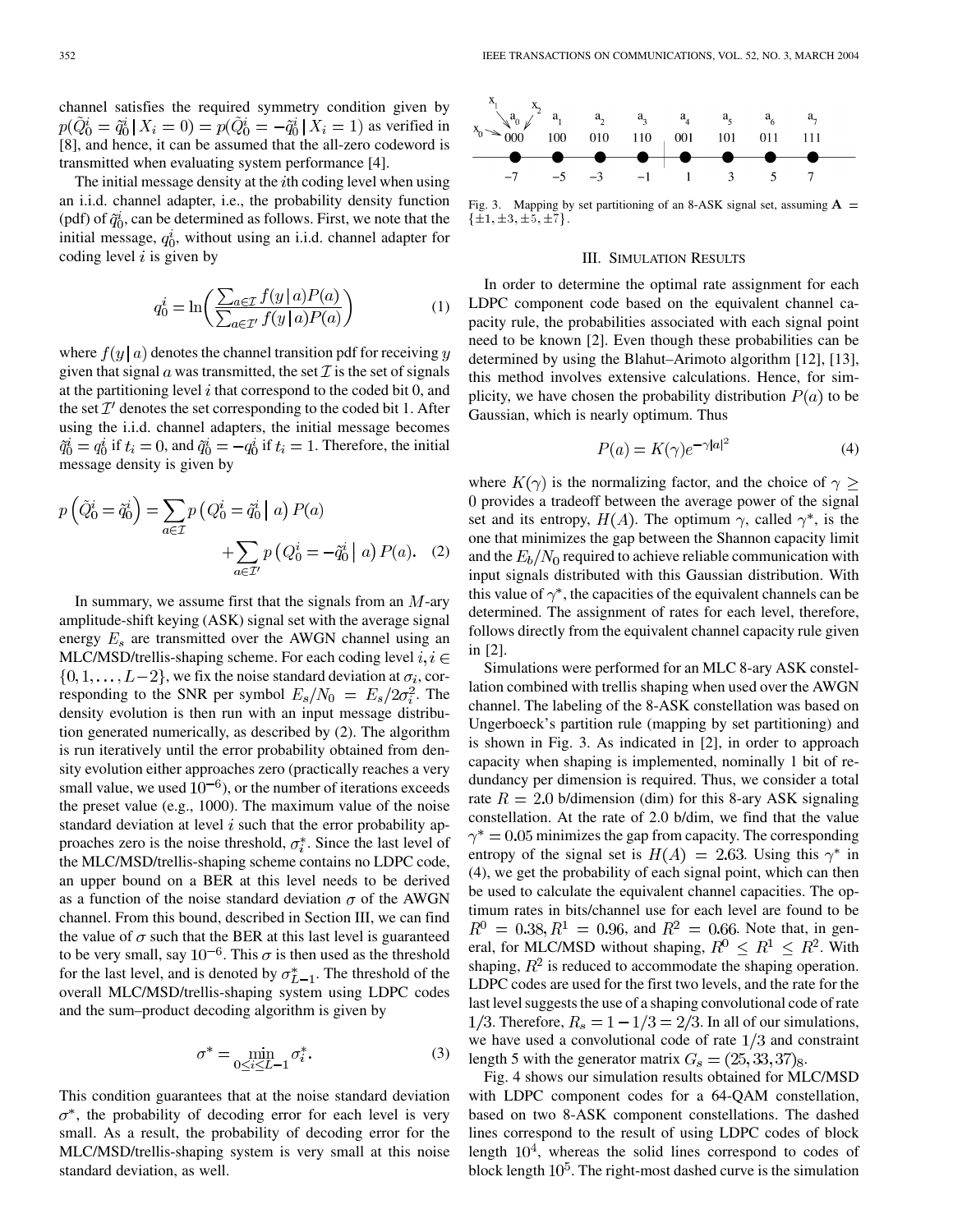

Fig. 4. Simulation results of MLC/MSD with LDPC component codes. A 64-QAM constellation based on two 8-ASK constellations has been used at a rate of 2 b/dim.

result obtained using quasi-regular LDPC codes<sup>1</sup> without trellis shaping. There is no shaping in this case, and the optimized rates given by the equivalent channel capacity rule are  $R^0 = 0.18, R^1 = 0.82$ , and  $R^2 = 1.00$ . We used a rate-0.18  $(3,3|4)$  and a rate-0.82  $(3,16|17)$  quasi-regular LDPC codes as component codes at levels 0 and 1, respectively. By using the differential evolution technique [\[14\]](#page-4-0), we designed an irregular LDPC code<sup>2</sup> of rate 0.18 with a maximum bit node degree of 7 for coding level 0. The polynomials  $\lambda(x)$  and  $\rho(x)$  for this code are  $\lambda(x) = 0.385107x + 0.127537x^2 + 0.487356x^6$ and  $\rho(x) = 0.996888x^3 + 0.003112x^4$ , respectively. The figure indicates that for codes of block length  $10<sup>4</sup>$ , by switching from a quasi-regular to an irregular LDPC code, an additional coding gain of 0.83 dB can be achieved at a BER of  $10^{-5}$ . Furthermore, an additional coding gain of 0.34 dB can be realized by increasing the block length of irregular codes to  $10^5$ .

In order to achieve better performance, trellis shaping is combined with MLC/MSD. As depicted in Fig. 4, an additional coding gain of 0.70 dB can be attained at a BER of  $10^{-5}$ for codes of block length  $10<sup>4</sup>$ , by using quasi-regular codes with the appropriate rates, over the case where no shaping and irregular codes are used. We used a rate-0.38  $(3,4|5)$ and a rate-0.96  $(3, 64 | 65)$  quasi-regular LDPC codes as the component codes at levels 0 and 1, respectively. By designing a good irregular LDPC code for level 0 suitable for the MLC/MSD/trellis-shaping system, an additional coding gain of 0.3 dB is possible for a code of block length  $10^4$ . This irregular code has a maximum bit node degree of 7 and a rate of 0.38, with  $\lambda(x) = 0.328354x + 0.286541x^2 + 0.385105x^6$  and  $\rho(x) = 0.853527x^{4} + 0.146473x^{5}$ . In fact, for an irregular code of block length  $10^5$ , a BER of  $10^{-5}$  is achieved at an

 $E_b/N_0$  of 6.55 dB. Note that the  $E_b/N_0$  required to achieve reliable communication (according to channel capacity) across this channel, with equal probable signaling at a rate of 2 b/dim, is larger, i.e.,  $E_b/N_0 = 6.60$  dB. With nonequiprobable signaling, the Shannon channel capacity at 2 b/dim is 5.74 dB. By increasing the maximum bit node degree of the irregular LDPC component codes, we would expect to achieve performance closer to this ultimate limit.

In these simulations for codes of block length  $10^4$ , we constructed the generator matrix and encoded the randomly generated information bits. The BER was then determined by decoding. For codes of block length  $10<sup>5</sup>$ , however, it was very difficult to construct the generator matrix from the parity-check matrix. Consequently, we used the MLC/MSD/trellis-shaping model with i.i.d. channel adapters, as shown in Fig. 2, and transmitted the all-zero codeword. As a result, the simulation results shown in Fig. 4 for block sizes of  $10<sup>5</sup>$  are actually the fraction of codewords which are decoded in error, rather than the information BER, which will be less. Based on our observations during the simulations, we believe that the results of these two schemes, with and without i.i.d. channel adapters, are similar.

The numbers that appear in the parentheses above each curve in Fig. 4 are the threshold values for the corresponding coding schemes determined from the method described earlier. An upper bound on the BER at the last level of the MLC/MSD/trellis-shaping system can be determined from

BER = 
$$
\sum_{m=0}^{M-1} P_{L-1}(\text{error} | a_m) P(a_m)
$$
 (5)

where  $P_{L-1}(\text{error} | a_m)$  is the bit-error probability at level  $L - 1$ , given that the symbol  $a_m$  is transmitted. Since  $P_{L-1}(\text{error} | a_m)$ ,  $m \in \{0, 1, \ldots, M-1\}$  can be calculated similarly for each  $m$ , we only give the calculation of  $P_{L-1}$ (error  $|a_0\rangle$  as an example. Based on the mapping of the 8-ASK signal set, we have

$$
P_{L-1}(\text{error} | a_0) = P \left[ \ln \left( \frac{f(y | a_4) P(a_4)}{f(y | a_0) P(a_0)} \right) > 0 \middle| a_0 \right]
$$
  
= 
$$
P \left[ \frac{e^{-(y-1)^2/2\sigma^2}}{e^{-(y+7)^2/2\sigma^2}} > \frac{P(a_0)}{P(a_4)} \middle| a_0 \right]
$$
  
= 
$$
P \left[ Y > \frac{2\sigma^2 \ln \left( P(a_0) / P(a_4) \right) - 48}{16} \middle| a_0 \right].
$$

Given that  $a_0$  is transmitted, Y is a Gaussian distributed random variable with mean  $-7$  and variance  $\sigma^2$ , according to the mapping in Fig. 3. Hence

$$
P_{L-1}(\text{error} \mid a_0) = Q\left(\frac{\frac{2\sigma^2 \ln(P(a_0)/P(a_4)) - 48}{16} + 7}{\sigma}\right)
$$

A numerical evaluation of (5) shows that an  $E_b/N_0$  of less than 5.5 dB is required to achieve a BER of  $10^{-6}$ . It turns out that this 5.5 dB is lower than the  $E_b/N_0$  thresholds obtained using the density evolution for LDPC codes at levels 0 and 1. Therefore, the threshold of the overall MLC/MSD/trellisshaping system is basically determined by the first two levels.

<sup>&</sup>lt;sup>1</sup>A ( $d_v$ ,  $d_c - 1 | d_c$ ) quasi-regular LDPC code has a parity-check matrix with  $d_v$  ones in each column, and  $d_c - 1$  or  $d_c$  ones in each row.

<sup>2</sup>An irregular LDPC code can be described by a bipartite graph of bit nodes and check nodes. The polynomials  $\lambda(x)$  and  $\rho(x)$  specify the edge distribution of the graph [[5\]](#page-4-0).